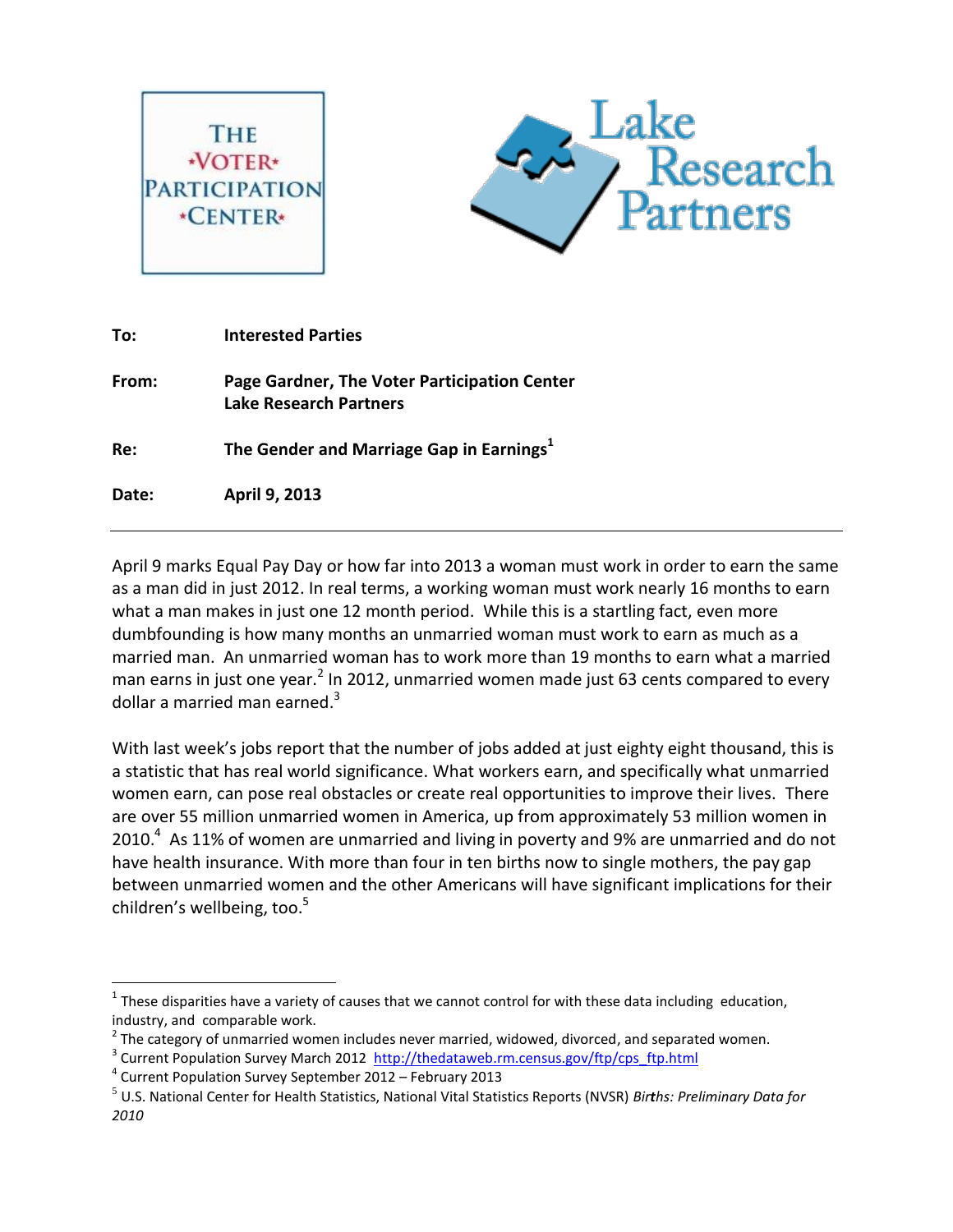Almost four and a half years after President Obama signed the Lilly Ledbetter Fair Pay Act, women still lag behind their male counterparts. While women and women's health and access to rights were hotly discussed in the run up to November's election, the issue is not one that has seen significant improvement. Last week, in his bid for John Kerry's Senate seat, Representative Ed Markey released an ad touting his work on equal pay for equal work, which could be a sign that this pocket book issue is growing in importance and is central in voters' minds.

#### *Personal Earnings*

According to recent wage data from the Census Bureau, women's earnings were 76% of men's: women's median annual earnings in 2012 were \$38,100 compared to men's \$50,000. Women of color struggle even more with these disparities.

|                                  | Men      | Women    |          | African<br>American<br>Women | Latinas  |
|----------------------------------|----------|----------|----------|------------------------------|----------|
| Median Annual Income             | \$50,000 | \$38,100 | \$40,327 | \$35,000                     | \$30,000 |
| Comparative Personal<br>Earnings | 1.00     | 76¢      | 81¢      | 70¢                          | 60¢      |

# **Personal Earnings Among Full-Time Workers, 2012** 6

# *Marital Status*

The gap is only exacerbated when marital status is considered. Looking at martial status breakdowns, unmarried women make far less than both married and unmarried men, and also lag behind their married counterparts. In 2012, unmarried women earned \$35,440, compared to unmarried men who earned \$38,000. Unmarried women earned almost \$5,000 less than married women (\$40,010) and a whopping \$20,800 or 59% of their own annual income less than married men (\$56,253). Overall, unmarried women earn only 63 cents for every dollar a married man makes.

| Personal Earnings Among Full-Time Workers by Marital Status, $20127$ |  |
|----------------------------------------------------------------------|--|
|----------------------------------------------------------------------|--|

|  |                                      | Women            |                | Men              |          |
|--|--------------------------------------|------------------|----------------|------------------|----------|
|  |                                      | <b>Unmarried</b> | <b>Married</b> | <b>Unmarried</b> |          |
|  | Median Annual Income                 | \$35,440         | \$40,010       | \$38,000         | \$56,253 |
|  | <b>Comparative Personal Earnings</b> | 63c              | 71¢            | 68¢              | \$1.00   |

 $\overline{a}$ 

<sup>&</sup>lt;sup>6</sup> Ibid [http://thedataweb.rm.census.gov/ftp/cps\\_ftp.html](http://thedataweb.rm.census.gov/ftp/cps_ftp.html)

<sup>&</sup>lt;sup>7</sup> Ibid [http://thedataweb.rm.census.gov/ftp/cps\\_ftp.html](http://thedataweb.rm.census.gov/ftp/cps_ftp.html)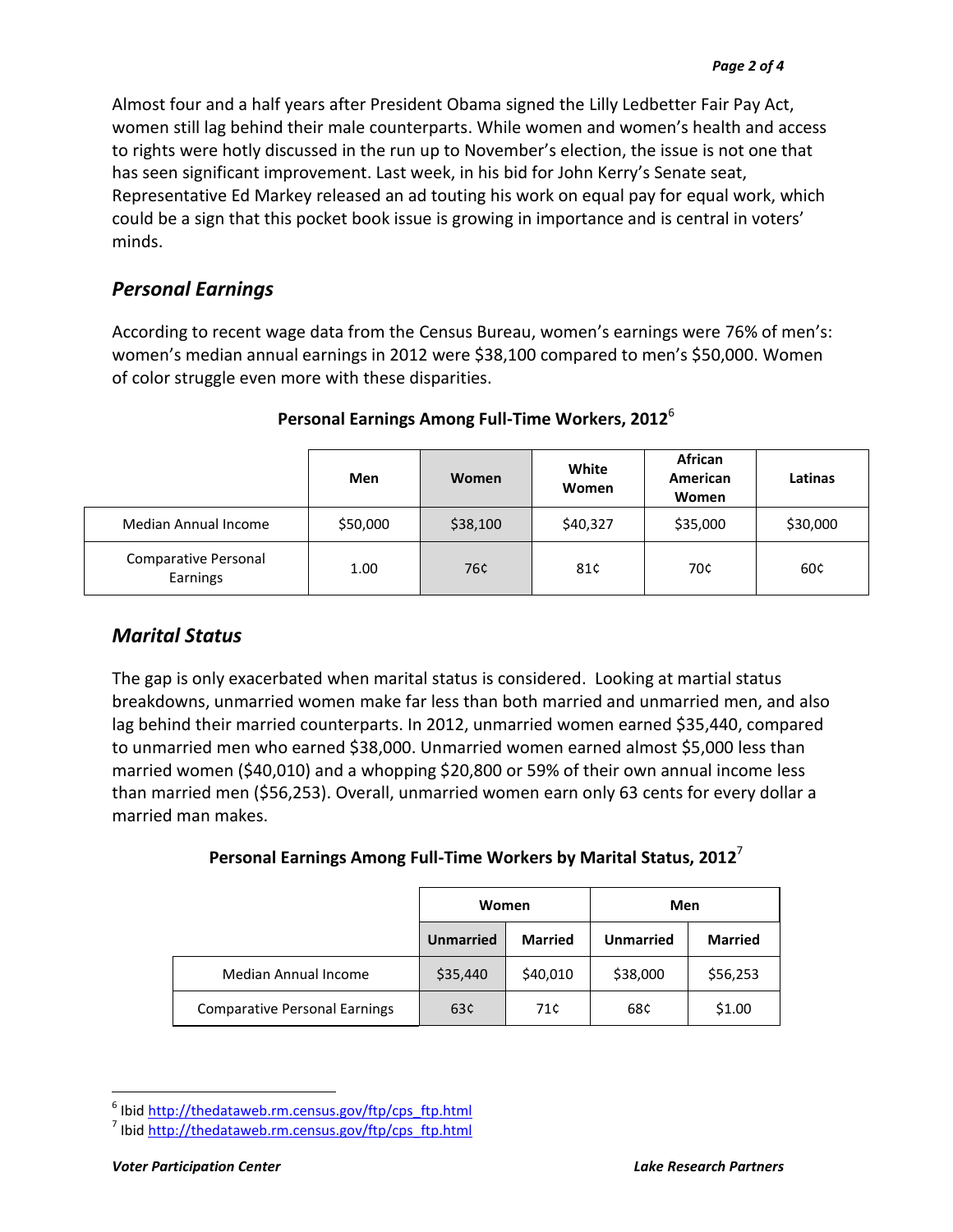# *Single Moms Earn Less*

These wage gaps have real impacts upon children being raised by single moms. In 2012, single moms earned more than \$24,000 less than married men; just 57 cents to every dollar. Unmarried women with younger children are hit even more severely, earning almost \$30,000 or 110% of their own annual income less than a married man. There is also a nearly \$10,000 gap between unmarried and married moms.

|                                         |                       |              | <b>Unmarried Women</b> |                                                       |                                               | <b>Married Women</b> |                 |                                  |                                 |
|-----------------------------------------|-----------------------|--------------|------------------------|-------------------------------------------------------|-----------------------------------------------|----------------------|-----------------|----------------------------------|---------------------------------|
|                                         | <b>Married</b><br>Men | <b>Total</b> | Not a<br>Parent        | <b>With Own</b><br><b>Children</b><br><b>Under 18</b> | <b>With Own</b><br><b>Children</b><br>Under 6 | <b>Total</b>         | Not a<br>Parent | With Own<br>Children<br>Under 18 | With Own<br>Children<br>Under 6 |
| Annual Average                          | \$56,253              | \$35,440     | \$37,150               | \$32,000                                              | \$27,168                                      | \$40,010             | \$40,002        | \$40,016                         | \$41,500                        |
| Comparative<br><b>Personal Earnings</b> | \$1.00                | 63¢          | 66¢                    | 57¢                                                   | 48¢                                           | 71¢                  | 71¢             | 71¢                              | 74¢                             |

#### **Personal Earnings By Parental Status, 2011<sup>8</sup>**

# *Disparities With Real Consequences*

This data demonstrates how unmarried women, in particular, are affected by unequal pay and how one's race or parental status impact an unmarried woman's earning potential. However, the disparities go deeper than salary impacting how unmarried women are able to provide for themselves and their families. The economic recession of the last few years disproportionately affected women – from February 2011 through to February 2012, 2.1 million jobs were added to the payroll. Only 31% of these jobs were filled by women, 69% by men.<sup>9</sup> This disproportionality has very real effects on women's lives, and specifically for unmarried women:

- In the year to October 2011, 66% of single mothers reported having trouble paying a bill on time. Only 40% of married mothers reported such an issue. $^{10}$
- In the same year, 44% of unmarried mothers had difficulty paying their rent or mortgage. About a third of married mothers report the same challenge (31% of married mothers). $^{11}$
- 16% of unmarried mothers, compared to 9% of married mothers, reported going hungry in the same year because they could not afford food.<sup>12</sup>

 $\overline{a}$ 

<sup>&</sup>lt;sup>8</sup> Ibid [http://thedataweb.rm.census.gov/ftp/cps\\_ftp.html](http://thedataweb.rm.census.gov/ftp/cps_ftp.html)

<sup>&</sup>lt;sup>9</sup> Heather Boushey, Slow and Steady Job Growth, americanprogress.org

 $10$  IWPR/Rockefeller Report, Women And Men Living On The Edge, October, 2011

 $11$  Ibid

 $12$  Ibid